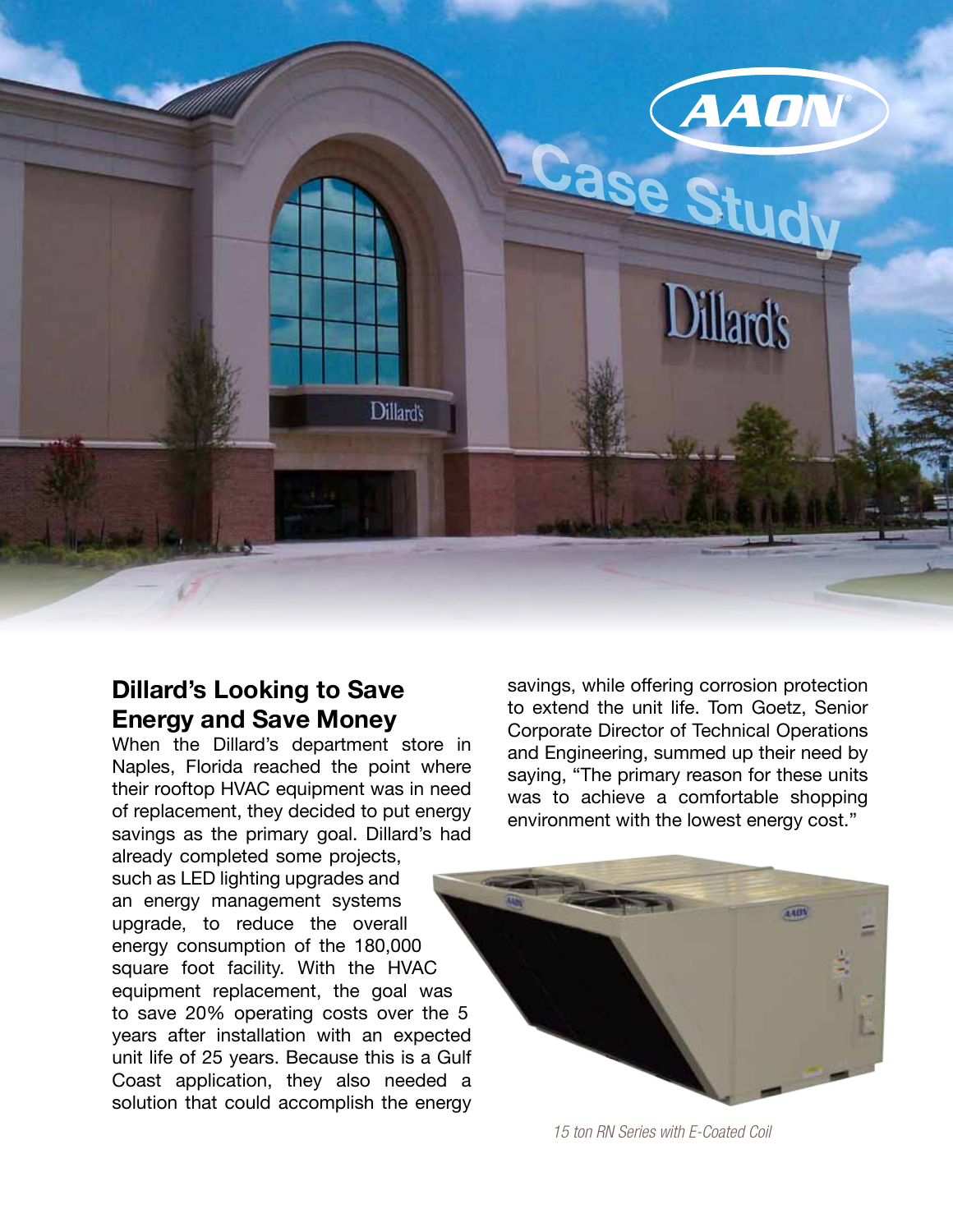

# **AAON and the Award Winning RN Series Rooftop Unit Solution**

Dillard's had experience with AAON rooftop equipment using it on the majority of their department stores, but the equipment employed conventional HVAC technology such as on/off compressors and 2-speed supply fans. This was their chance to break the mold and aggressively pursue their energy savings goal. The choice was to use ten 40 ton RN Series rooftop units to condition the retail space and one 15 ton RN Series rooftop unit to condition the office space. Dillard's hopes of energy savings rested solely on the AAON RN Series ability to deliver.

## **Part Load Efficiency**

Dillard's had ample experience working with on/off compressors, but knew they could not use them if they wanted to capture additional energy savings. Why? Standard on/off compressors operate at 100% capacity when there is any demand for cooling. During low load conditions, in order to avoid evaporator frosting, hot gas bypass may be required. With controls in place to ensure minimum compressor operating times, this can lead to the system consuming 100% of the energy to provide only a partial amount of the cooling, the equivalent of trading one dollar for fifty cents or less. This can result in a significant amount of energy waste and the system cannot precisely control the conditioned space temperature. Thus the system cannot properly provide shopper comfort.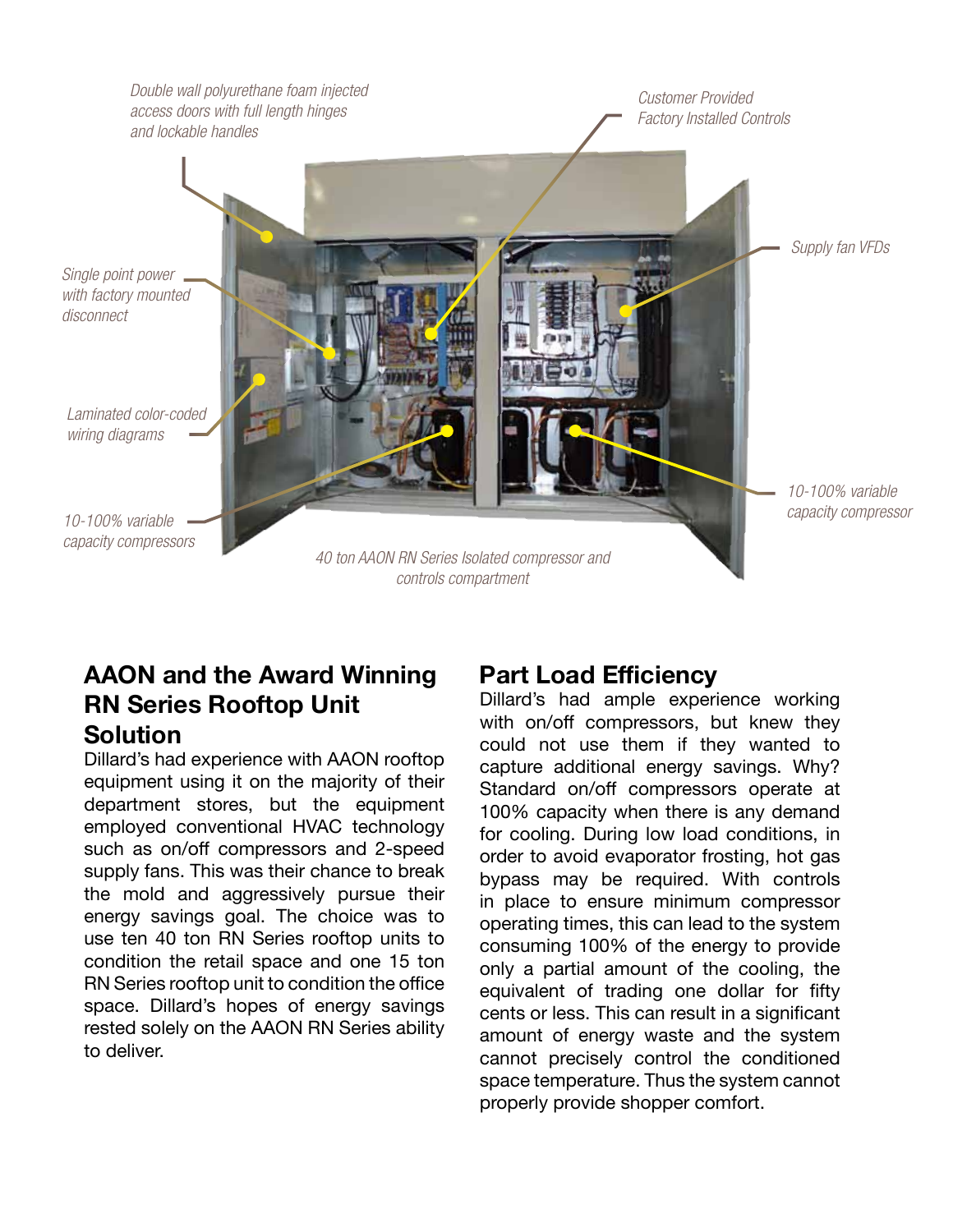Working with the AAON sales representative, Dillard's decided the solution was to use the 10-100% variable capacity scroll compressors and take advantage of the part load efficiency. "Specifying variable capacity scroll compressors on AAON equipment will save building energy costs. AAON has proven this time and time again over the last decade," stated Jim Peed, the AAON Sales Representative with Preferred Equipment Company.

Each of the RN Series rooftop units utilized variable capacity compressors on the lead refrigeration circuit. By doing this, Dillard's is able to maximize the part load efficiency by precisely matching the conditioned space load and tightly control the supply air temperature. A benefit of the variable capacity compressors is that they can quickly change capacity within 15 second intervals, as the demand requires it. This load matching capability resulted in dollar savings and put Dillard's in prime position to gain what they set out to accomplish.

#### **Supply Fan Energy Savings**

While the variable capacity compressors moved them closer to their energy savings goal, Dillard's needed more. This was not a problem for the AAON RN Series. Including variable frequency drives (VFDs) on the supply fans was the perfect solution to get Dillard's the rest of the way to their goal. Much like the variable capacity compressors, supply fan VFDs fully modulate fan speed in accordance with demand.

The Naples store had the variable capacity compressors modulate to maintain a constant supply air temperature and the supply fans speed up or slow down to maintain the space temperature setpoint of the conditioned space. This was done through a Dillard's developed control algorithm. "One of the things I like the most with AAON is you can have your own controls installed. All the other top manufacturers have their controls and only allow a thermostat interface," said Goetz. This control algorithm contributed to Dillard's achieving its goal of energy savings.

By cutting fan speed in half, the required fan power reduces by a factor of 8 leading to significant dollar savings. This allows the supply fan motor to run at a more efficient duty point and increases energy savings. The recent improvements in VFD technology make this fan speed control far more reliable and readily available for all sizes of motors. "With over 100 drives now in operation on our stores, we have yet to see any failures," says Goetz. This reliability contributed to dollar savings since maintenance and repair costs are reduced over the life of the unit. By moving away from the traditional two-speed fan control, Dillard's was able to employ a reliable and energy efficient solution and allowed them to exceed their energy savings expectations.

## **Coastal Corrosion Protection**

With energy savings firmly in grasp, the next step was a solution to corrosion protection of the rooftop equipment. With Naples, Florida being a coastal application, there is a much greater exposure to a highly corrosive salt



*On the left is the original equipment and on the right is then new AAON equipment with corrosion resistant exterior paint.*